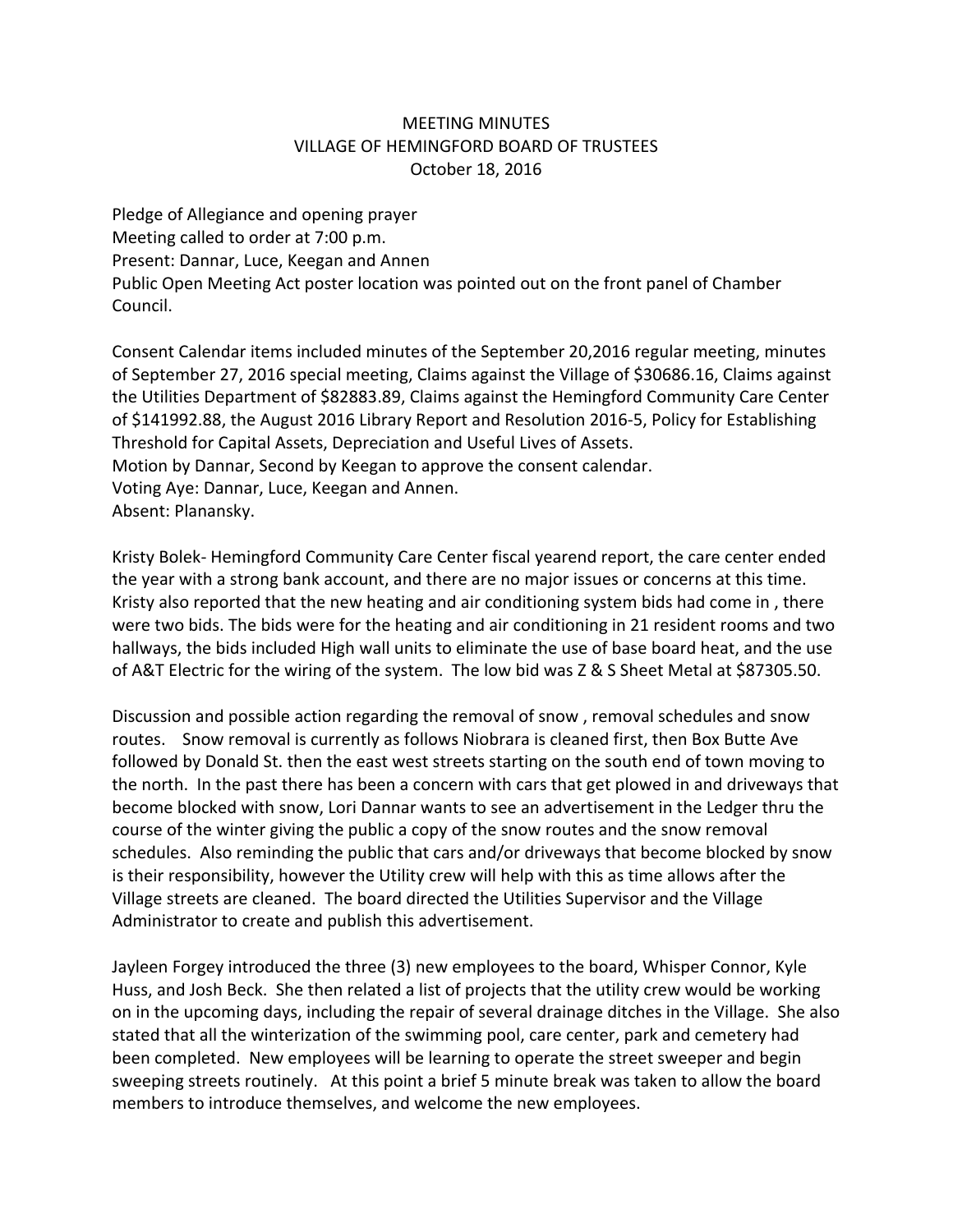Motion by Dannar, Second by Keegan to go into executive session for the purpose of protecting the public's interest to discuss potential litigation at 7:39 pm. Voting Aye: Dannar, Luce, Keegan and Annen. Absent: Planansky.

No action taken.

Motion by Dannar, Second by Keegan to end executive session and return to the regular board meeting at 7:59 pm. Voting Aye: Dannar, Luce, Keegan and Annen. Absent: Planansky.

Motion by Luce, second by Dannar to adjourn at 8:00 pm Voting Aye: Dannar, Luce, Keegan and Annen. Absent: Planansky.

|                                    | 18-Oct-16 | <b>VILLAGE</b>           |            |
|------------------------------------|-----------|--------------------------|------------|
| <b>BANKCARD CENTER</b>             |           | <b>SUP</b>               | \$376.53   |
| <b>BLOEDORN LUMBER CO</b>          |           | <b>REAPIRS</b>           | \$153.05   |
| <b>BOMGAARS</b>                    |           | <b>SUP</b>               | \$69.03    |
| <b>BYTES COMPUTER</b>              |           | <b>CONTRACT SERVICES</b> | \$17.34    |
| <b>CASELLE</b>                     |           | <b>CONTRACT SERVICES</b> | \$336.33   |
| <b>CITY OF ALLIANCE</b>            |           | <b>DUES</b>              | \$1,000.00 |
| <b>GNMSS</b>                       |           | <b>MEDICAL</b>           | \$40.67    |
| <b>HEMINGFORD CO-OP TELEPHONE</b>  |           | <b>PHONE</b>             | \$549.26   |
| <b>HUSS AUTO REPAIR</b>            |           | <b>TIRES</b>             | \$557.00   |
| <b>MENARDS</b>                     |           | <b>SUP</b>               | \$99.00    |
| <b>MOBIUS COMMUNICATION</b>        |           | <b>INTERNET</b>          | \$25.00    |
| NATIONAL GEOGRAPHIC                |           | <b>SUPSCRIPTION</b>      | \$39.00    |
| NEBRASKA DEPARTMENT OF AGRICULTURE |           | <b>POUND LICENSE</b>     | \$175.00   |
| NEBRASKA SAFETY AND FIRE EQUIPMENT |           | <b>CONTRACT SERVICES</b> | \$22.66    |
| <b>PURCHASE POWER</b>              |           | <b>CONTRACT SERVICES</b> | \$44.93    |
| <b>RABENS MARKET</b>               |           | <b>SUP</b>               | \$31.94    |
| <b>ROAN RIVER RETAIL</b>           |           | <b>SUP</b>               | \$51.91    |
| <b>SMITHSONIAN</b>                 |           | <b>SUBSCRIPTION</b>      | \$34.00    |
| <b>STAPLES</b>                     |           | <b>SUP</b>               | \$55.74    |
| <b>STAPLES</b>                     |           | <b>SUP</b>               | \$23.45    |
| <b>STATE OF NEBRASKA</b>           |           | <b>FEES</b>              | \$25.00    |
| <b>SUSIE CHEEK</b>                 |           | <b>CONTRACT LABOR</b>    | \$83.34    |
| THE LEDGER                         |           | <b>ADVER</b>             | \$119.94   |
| THE OLD HARDWARE STORE             |           | <b>SUP</b>               | \$55.00    |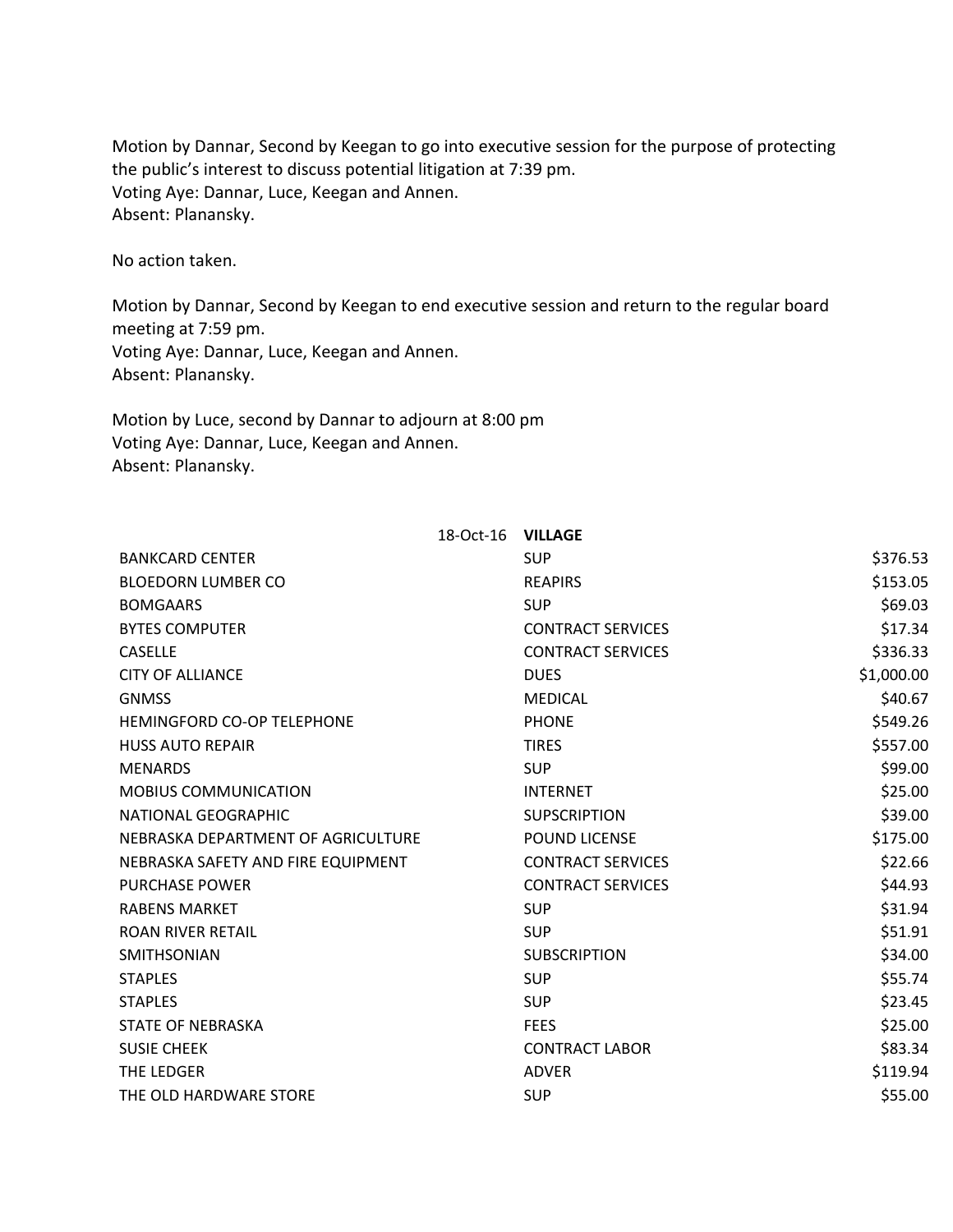| <b>VIAERO</b>                      |                     | <b>CELL PHONE</b>       | \$209.63    |
|------------------------------------|---------------------|-------------------------|-------------|
| <b>WAL-MART</b>                    |                     | <b>SUP</b>              | \$1.14      |
| <b>WESTCO</b>                      |                     | GAS                     | \$369.43    |
| <b>PAYROLL 09/29/16</b>            |                     | <b>PAYROLL</b>          | \$14,600.21 |
| <b>PAYROLL 10/13/16</b>            |                     | <b>PAYROLL</b>          | \$11,520.63 |
|                                    |                     |                         | \$30,686.16 |
|                                    | 18-Oct-16 UTILITIES |                         |             |
| <b>BANKCARD CENTER</b>             |                     | <b>SUP</b>              | \$194.05    |
|                                    |                     |                         |             |
| <b>BLOEDORN LUMBER CO</b>          |                     | <b>REPAIRS</b>          | \$306.10    |
| <b>BYTES COMPUTER</b>              |                     | <b>CONTRACT SERVICE</b> | \$34.66     |
| <b>CASELLE</b>                     |                     | <b>CONTRACT SERVICE</b> | \$672.67    |
| <b>CITY OF ALLIANCE</b>            |                     | <b>DUES</b>             | \$2,000     |
| <b>DHHS</b>                        |                     | <b>WATER TESTING</b>    | \$573       |
| H&H                                |                     | <b>TRASH HAULING</b>    | \$4,479.21  |
| <b>GNMSS</b>                       |                     | <b>MEDICAL</b>          | \$81.33     |
| HEMINGFORD CO-OP TELEPHONE         |                     | <b>PHONE</b>            | \$317.05    |
| <b>MENARDS</b>                     |                     | <b>SUP</b>              | \$698.25    |
| MIKE KESSELRING                    |                     | <b>CONTRACT LABOR</b>   | \$1,740.00  |
| NEBRASKA SAFETY AND FIRE EQUIPMENT |                     | <b>CONTRACT SERVICE</b> | \$45.34     |
| <b>ONE CALL</b>                    |                     | <b>CONTRACT SERVICE</b> | \$8.28      |
| <b>PURCHASE POWER</b>              |                     | <b>CONTRACT SERVICE</b> | \$89.85     |
| <b>NPPD</b>                        |                     | PURCHASED POWER         | \$54,658.31 |
| <b>PRINT EXPRESS</b>               |                     | <b>SUP</b>              | \$399.30    |
| <b>SOLUTIONS EAP</b>               |                     | <b>CONTRACT SERVICE</b> | \$36.85     |
| <b>SOURCE GAS</b>                  |                     | <b>HEAT</b>             | \$72.77     |
| <b>STAPLES</b>                     |                     | <b>SUP</b>              | \$111.50    |
| <b>STAPLES</b>                     |                     | <b>SUP</b>              | \$46.88     |
| <b>SUSIE CHEEK</b>                 |                     | <b>CONTRACT LABOR</b>   | \$166.66    |
| SWANN                              |                     | <b>TRASH DISPOSAL</b>   | \$6,173.65  |
| THE LEDGER                         |                     | ADVER                   | \$239.86    |
| <b>UNITECH</b>                     |                     | <b>SUP</b>              | \$3,135.00  |
| <b>USABLUEBOOK</b>                 |                     | <b>SUP</b>              | \$80.70     |
| <b>VIAERO</b>                      |                     | <b>CELL PHONE</b>       | \$138.54    |
| WESTCO                             |                     | GAS                     | \$152.26    |
| RICHARD HUELE                      |                     | <b>DEPOSIT REFUND</b>   | \$95.23     |
| <b>KRIZ-DAVIS CO</b>               |                     | <b>SUP</b>              | \$195.00    |
| PAY ROLL 09/29/16                  |                     | PAYROLL                 | \$2,746.80  |
| <b>PAYROLL 10/16/16</b>            |                     | PAYROLL                 | \$3,194.79  |
|                                    |                     |                         | \$82,883.89 |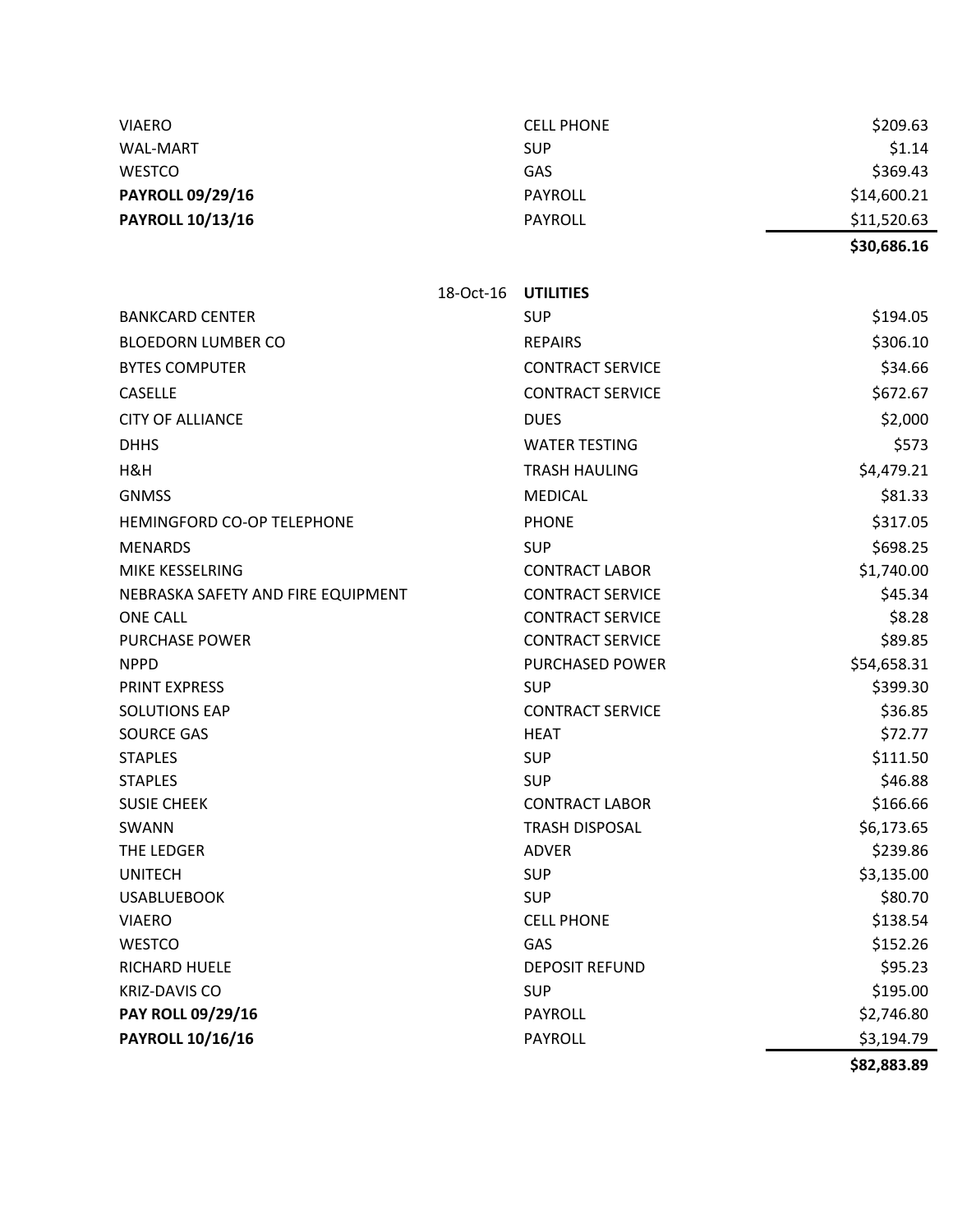18 ‐Oct

## ‐16 **HCCC CLAIMS**

| <b>AFLAC</b>                  | <b>BENEFITS</b>         | \$831.38   |
|-------------------------------|-------------------------|------------|
| <b>A&amp;T ELECTRIC</b>       | <b>REPAIR</b>           | \$2,479.33 |
| <b>ALLIED INSURANCE</b>       | <b>INSURANCE</b>        | \$1,961.65 |
| <b>BANKCARD CENTER</b>        | <b>SUP</b>              | \$971.50   |
| <b>ALLIANCE TIMES HERALD</b>  | <b>RECRUIT</b>          | \$152.58   |
| <b>FARIS PLUMBING</b>         | <b>REPAIR</b>           | \$81.36    |
| <b>BLOEDORN LUMBER</b>        | <b>SUP</b>              | \$515.97   |
| <b>BLUE STAUTA</b>            | <b>SOFTWARE</b>         | \$512.00   |
| <b>BLUFFS SANITARY SUPPLY</b> | <b>SUP</b>              | \$669.20   |
| <b>DIRECT SUPPLY</b>          | <b>LINENS</b>           | \$411.99   |
| <b>BOX BUTTE CO FAIR</b>      | <b>MARKETING</b>        | \$275.00   |
| <b>BUDS PEST CONTROL</b>      | SERVICE CONTRACT        | \$44.00    |
| <b>COMPUFACT RESEARCH</b>     | <b>RECRUIT</b>          | \$55.00    |
| DAVE RANDOLPH                 | <b>CONSULTANT</b>       | \$300.00   |
| <b>DAVES PHARMACY</b>         | <b>RES SUP</b>          | \$158.83   |
| <b>DAVID JOHNSON</b>          | <b>PRO FEE</b>          | \$350.00   |
| <b>DISH NETWORK</b>           | <b>CABLE</b>            | \$263.59   |
| <b>ECOLAB</b>                 | <b>SUP</b>              | \$185.87   |
| <b>HARRIS SALES</b>           | <b>FOOD</b>             | \$394.43   |
| <b>HCIS</b>                   | <b>DUES</b>             | \$80.00    |
| <b>HEMINGFORD TELEPHONE</b>   | <b>PHONE</b>            | \$696.96   |
| <b>HEMINGFORD UTILITIES</b>   | <b>UTILITIES</b>        | \$2,594.94 |
| <b>IDEAL LINEN</b>            | <b>SERVICE CONTRACT</b> | \$110.86   |
| <b>HUSS AUTO</b>              | <b>VEHICLE EXPENSE</b>  | \$64.05    |
| <b>KAREN JOHNSON</b>          | CONSULTANT              | \$500.00   |
| <b>MCKESSON</b>               | <b>RES SUP</b>          | \$3,553.62 |
| <b>NTO</b>                    | <b>SUP</b>              | \$232.76   |
| PETERSON DRUG                 | <b>RES SUP</b>          | \$807.00   |
| WESTERN NEBRASKA COMM         | EDU                     | \$337.50   |
| QBE                           | <b>WORK COMP INS</b>    | \$2,702.83 |
| <b>RABENS MARKET</b>          | <b>FOOD</b>             | \$527.26   |
| <b>SENIOR INSIGHT</b>         | CONSULTANT              | \$4,000.00 |
| <b>SOLUTIONS EAP</b>          | <b>BENEFITS</b>         | \$73.70    |
| <b>SOURCE GAS</b>             | GAS                     | \$507.61   |
| <b>STANDLEY HEALTHCARE</b>    | <b>RES SUP</b>          | \$147.70   |
| THE THOMPSON CO               | <b>FOOD</b>             | \$6,395.71 |
| <b>VSP VISION</b>             | <b>BENEFITS</b>         | \$178.05   |
| <b>WESTCO</b>                 | <b>VEHICLE EXPENSE</b>  | \$237.30   |
| <b>SHERARD HEARING</b>        | <b>RES SUP</b>          | \$13.50    |
| SAA                           | <b>MARKETING</b>        | \$60.00    |